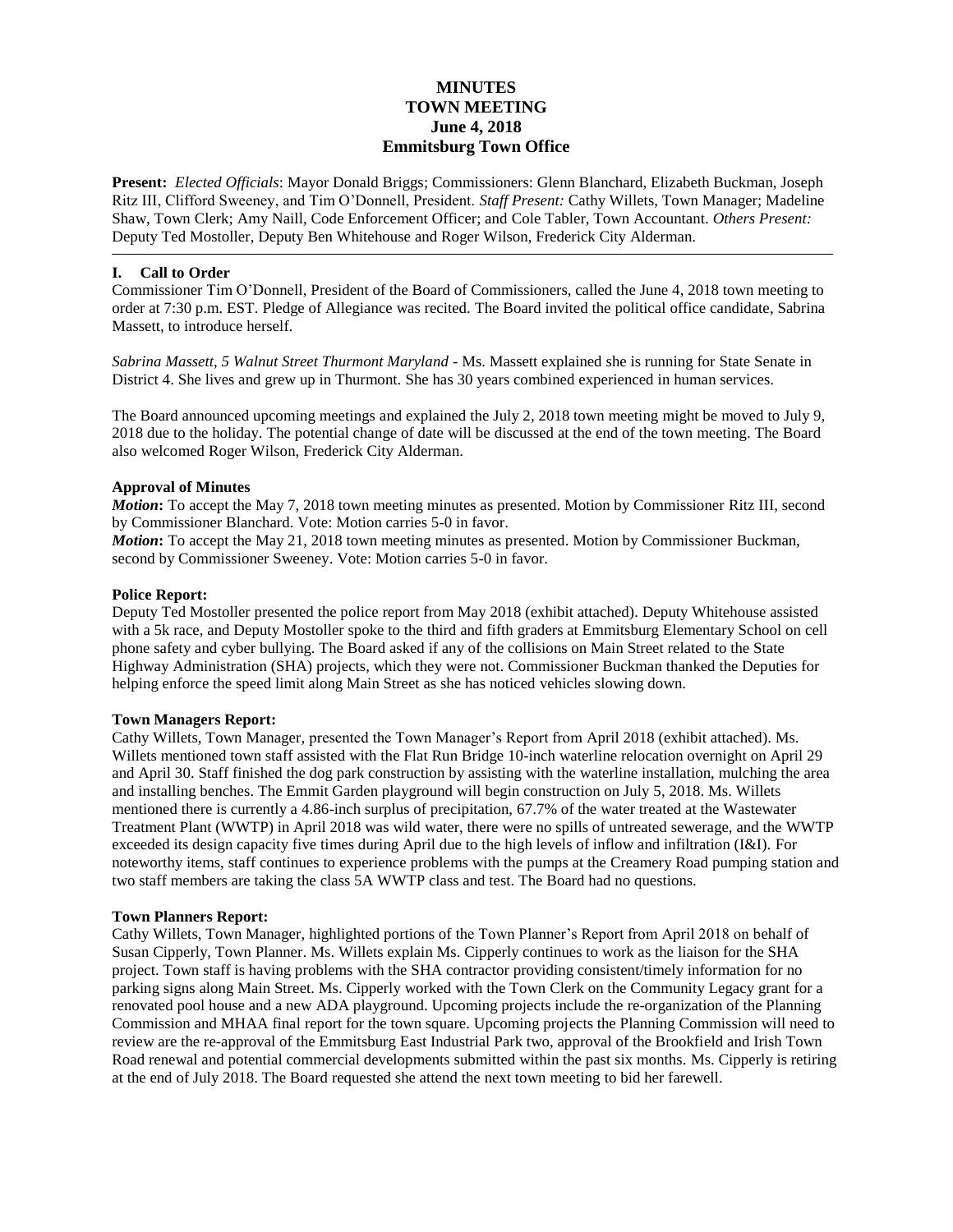### **Commissioner Comments:**

- Commissioner Buckman: She inquired about the wooden pedestrian bridge between Community Park and Emmitsburg Elementary School. Town staff will look into it once the rain subsides.
- Commissioner Ritz III: He thanked town staff for organizing the pool grand opening on June 2, 2018.
- Commissioner Sweeney: He reminded the audience of upcoming Community Heritage Day on June 30, 2018 and the fishing derby. He encouraged the public to attend both events.
- Commissioner Blanchard: He stated he will be absent for the July 2018 town meeting due to a conference. He enjoyed the pool grand opening and encouraged residents to join the community garden and farmer's market.
- Commissioner O'Donnell: He thanked staff for their work with the community pool. He reminded the public of two upcoming trail workdays. He received two complaints from hunters who saw bikers on the trails mid-day during hunting season. He reminded the public that trails are Sunday's only during hunting season.

### **Mayor's Comments:**

Mayor Briggs attended numerous meetings in May 2018 (meetings listed in agenda packet). Mayor Briggs thanked the staff for their work with the Dog Park, Community Pool and Arbor Day celebration. The historic clock was installed at the town square, which was donated from Mount Saint Mary's University (MSM). He attended a Memorial Day celebration put on by the AMVETS and VFW. The town square grand opening might be delayed from June 30, 2018 to the fall due to the numerous days of rain putting construction behind schedule. He is also making a presentation at the MML summer conference: Sustainability According to Mark Twain.

### **Public Comments Continued:**

*Sheila Pittinger, 5 East Main Street -* Ms. Pittinger explained she owns a beauty salon on the town square. She is concerned with the new sidewalks because there are numerous obstacles prohibiting her clients from using her business and she has had two older clients fall. The Board directed town staff to address the concerns with SHA to see if handicap access can be improved at the new town square. *Donald Sonn, 2 West Main Street -* Mr. Sonn requested the Vigilant Hose Company hire more deputies for the Spring Fling in the future. He explained he saw drunks walking in the streets and causing other problems this year. *Chris Anadale, 219 West Main Street* - He is the Committee Chairman for Boy Scout Troop 2727. He expressed his support for a concession stand at the community pool and he offered the support of the local Boy Scouts. Commissioner Sweeney will contact the troop and see how the Lions Club can collaborate with the troop to run the concession stand. *Denise Cool, 7 University Drive -* Ms. Cool explained some of the MSM students are loud, explicit and urinating in resident yards. She explained there are problems with students taking out their trash, paying parking tickets and respecting the neighbors. *Melissa Wetzel, 301 West Main Street* - Ms. Wetzel explained the past six months she's had numerous problems with the MSM students destroying her flowers, stealing traffic cones from the pedestrian alley near her home and urinating near her property. She requested a MSM's phone number to call when there is a problem with the students. *Paul McKinley, 227 West Main Street* - Mr. McKinley explained MSM students have been throwing parties in the nearby houses. He's been woken up by loud parties and has seen the students peeing on his property and house. He requested a resolution to the problem. *TJ Burns, 321 Mountaineers Way* - Mr. Burns explained he rents a home to students and he has never had a problem with the students. He explained not all students are a problem. He encouraged the Board to use caution with handling the problem because it could result in property owners not being able to find a renter. He is currently struggling to find tenants. *Angie Smith, 110 South Seton Avenue* - Ms. Smith explained the MSM students have been urinating in her yard, breaking her fence and leaving trash behind. *Wayne Green, 16300 Emmitsburg Road* - Mr. Green is the Vice President of MSM. He explained the Mount will get to the bottom of the situations and he agreed the actions of the students were unacceptable. He explained this is the Mount's first time hearing of some of these problems and he expressed a desire to bridge the communication gap. He apologized for the students actions and invited each person to sit down with him face-to-face to find permanent and long-term resolutions to the problems. *Kenneth McVearry* - Mr. McVearry is the Dean of Students for MSM. He explained MSM's will keep a detailed record of where the students live in the coming school year and he'd like to hear about problems in a more timely manner from Town residents. He explained some of these concerns were never reported to the school. He encouraged the public to directly call the Dean of Student's office. If needed the Board suggested residents call 9-1-1, but also encouraged residents to follow-up with MSM. *Deputy Ted Mostoller* - He explained dispatcher's record where the incident is occurring, which is why it's important to call 9-1-1 with disorderly conduct. He requested MSM provide the Emmitsburg Deputies with a list of commuter students addresses in Town so they can know who the renter is and who is liable. Commissioner O'Donnell encouraged the public to contact the Board whenever needed.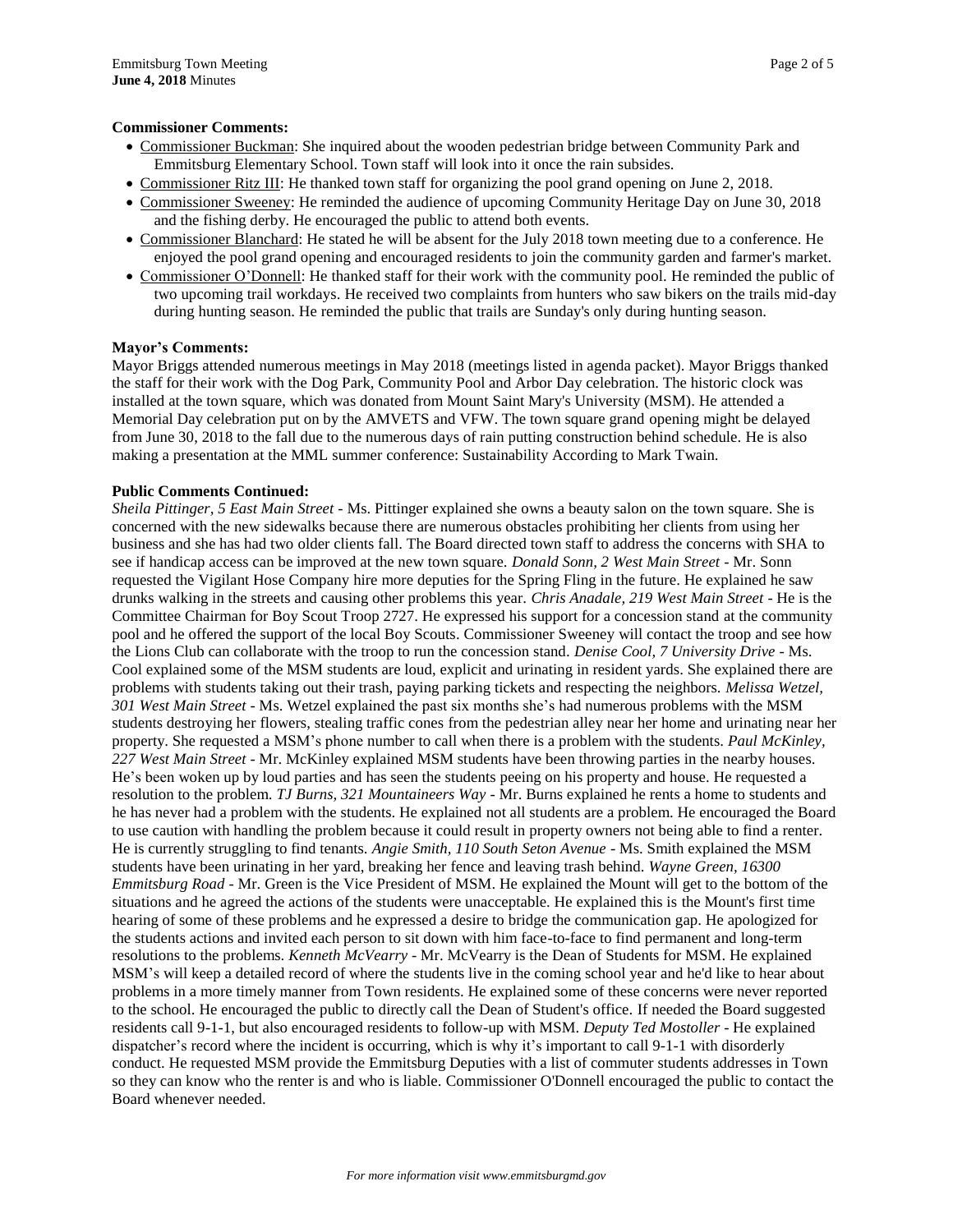## **Administrative Business:**

**I. New Town Planner Employee for Consideration:** Ms. Willets explained town staff advertised for a town planner on Indeed, MML, Town's website, Frederick County Workforce Services and two other websites for approximately one month. From these postings, 38 candidates applied but only six candidates met the requirements. Of those six, Ms. Willets and the Mayor interviewed three candidates. Mayor Briggs recommends the hiring of Zachary R. Gulden who has a masters and bachelors degree in Public Administration. Mr. Gulden currently works for Freedom Township and has experience in zoning, permitting and code enforcement. Mr. Gulden's start date would be July 9, 2018 at Grade 11 Step 1 (\$55,303.88 annually). All references were checked and favorable. The Board requested a staff member that works well with the public. The overlap with the current town planner is in the budget. The Board requested Mr. Gulden attend the July 2018 town meeting so the Board could meet him. The SHA sidewalk project should be wrapped up by Ms. Cipperly's retirement date in July 27, 2018.

*Motion*: To accept the recommendations of the Mayor for the Town Planner position. Motion by Commissioner Blanchard, second by Commissioner Sweeney. Vote: Motion carries 5-0 in favor.

- **II. Amended Contract Name Change for the Lagoon Storage for Consideration:** Commissioner O'Donnell explained town staff and the Mayor requested the tabling of this item to a future town meeting, which is to be determined.
- **III. Ordinance to Adopt Fiscal Year (FY) 2019 Budget:** Ms. Willets explained the Board should have approved the ordinance at the May 21, 2018 town meeting when a motion to approve the budget was passed, but the ordinance was not ready at that time. The ordinance is required to finalize the new fiscal year 2019 budget.

*Motion*: To adopt fiscal year 2019 budget per ordinance number 18 - 07. Motion by Commissioner Ritz III, second by Commissioner Sweeney. Vote: Motion carries 5-0 in favor.

**Consent Agenda:** None.

## **Treasurer's Report:**

Commissioner Blanchard presented the Treasurer's Report from May 2018 (exhibit in agenda packet). The operating balance forward is \$5,187,526. Ms. Willets explained the Alam B Roofing check was a duplicate, but the check was pulled and voided before it was mailed. Town staff has not seen a significant increase or decrease in electricity consumption, but town staff will continue to monitor electricity consumption and cost.

### **Planning Commission Report:**

Commissioner Sweeney, Liaison for the Planning Commission, presented the Planning Commission Report from May 29, 2018. Commissioner Sweeney explained the recent meeting reviewed the East Emmitsburg Industrial Park and the Commission expects to review the Brookfield and Irish Town Road renewal soon.

### **II. Agenda Items**

Commissioner Ritz III requested the Board allow Mr. Slaughter to present his proposal for agenda item six before the other agenda items are presented in respect for Mr. Slaughter's time. The Board gave unanimous consent.

Agenda #6: Town Volunteer Program for Community Cleanup for Consideration: Mr. Slaughter explained he would like to begin a monthly town cleanup of trash. With Board approval, he would like to work with the Town Clerk and he would also like to submit a proposal to build a botanical garden in Community Park. Commissioner O'Donnell asked if funds are being requested for advertising; they are not. The Board requested Mr. Slaughter contact the Catoctin Banner and the Frederick News Post (FNP). Commissioner Ritz III stated the Town should have funding to provide trash bags, clean up sticks, etc. Town staff does not recommend the FNP because of the cost. Ms. Willets explained town staff needs an itemized list. The Board requested Mr. Slaughter work directly with the Town Manager, who will give direction to town staff as needed. Commissioner Buckman requested the inclusion of the local churches. Town staff will meet with Mr. Slaughter to discuss supplies needed, work areas and other logistics. *Motion***:** To accept the proposal for the community cleanup.

Motion by Commissioner Buckman, second by Commissioner Blanchard. Vote: Motion carries 5-0 in favor.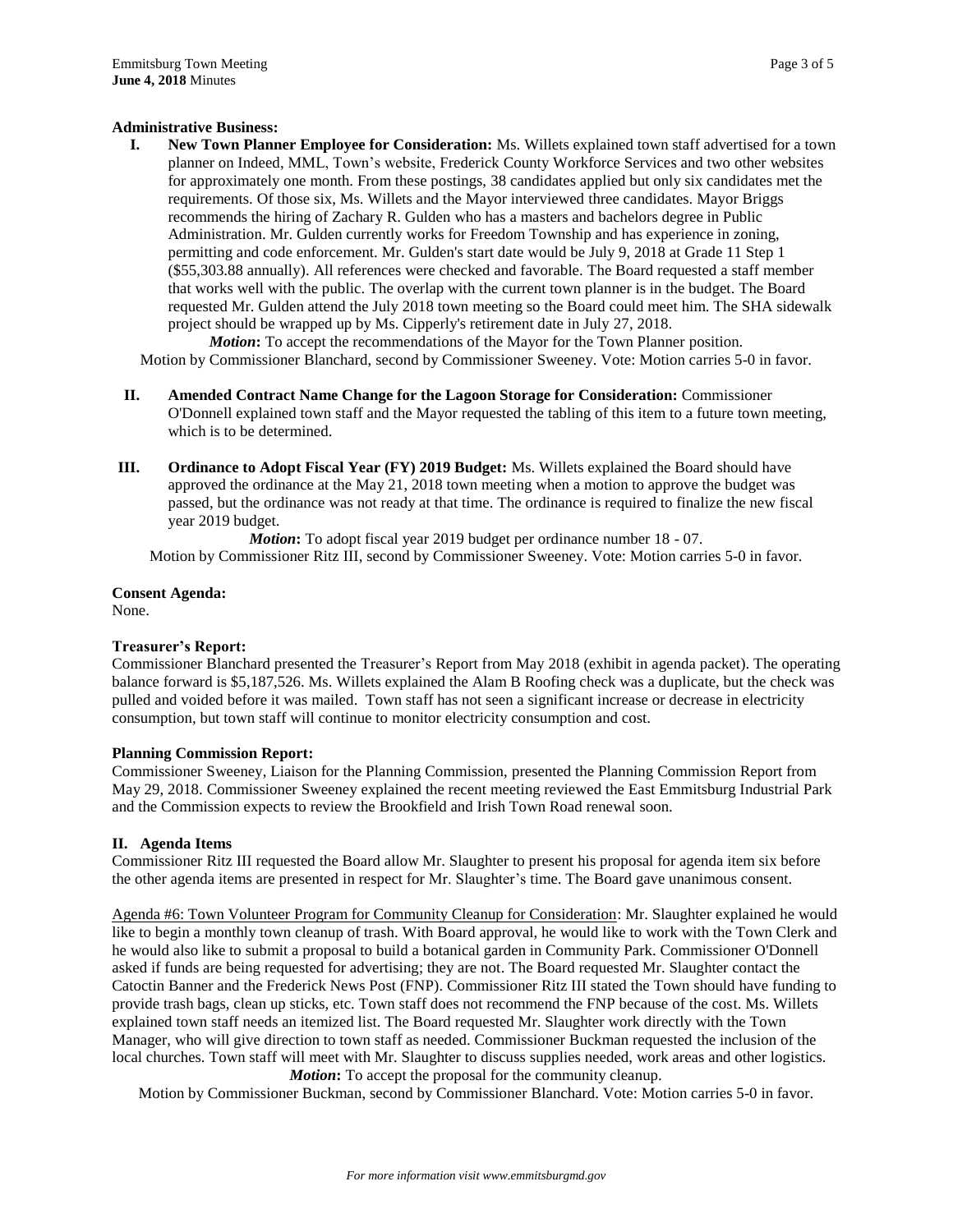Agenda #1: Resolution Related to Employee Benefit Payout: Mr. Tabler explained the resolutions purpose is to designate a portion of fund one in the event that an employee leaves employment with the Town after accruing amounts of vacation, sick, and personal leave. The resolution was worded using the assistance of the Town Attorney, John Clapp, and the Town's auditing firms representative, Michele Mills.

*Motion*: To accept the Resolution as written.

Motion by Commissioner Blanchard, second by Commissioner Ritz III. Vote: Motion carries 5-0 in favor.

Agenda #2: Fiscal Year (FY) 2019 Salary Chart Adoption for Consideration: Ms. Willets explained the salary chart outlines the position and steps/grades for each employee for fiscal year (FY) 2019. The salary chart needs to be adopted with the new fiscal year budget every year.

*Motion***:** To adopt the ordinance amending the Code of Emmitsburg for the new salary chart for 2019. Motion by Commissioner Sweeney, second by Commissioner Blanchard. Vote: Motion carries 5-0 in favor.

Commissioner O'Donnell called a five-minute recess at 9:45 PM.

*Motion***:** To recess for five minutes.

Motion by Commissioner Blanchard, second by Commissioner Buckman. Vote: Motion carries 5-0 in favor. *Note*: The Board reconvened at 9:50 PM.

Agenda #3: Electric Vehicle Institute and Frederick County Agreement for Consideration Relating to Electric Vehicle Chargers: Ms. Willets explained the Mayor and Ms. Shaw have been working with the Electrical Vehicle Institute (EVI) on adding four level-two electric vehicle (EV) charging stations behind the Emmitsburg Community Center. The installation and maintenance are covered by a grant and the Town's only expense would be the monthly electrical costs, which would be recuperated through a credit card payment method on the charging stations. The Board needs to approve a County Lease Addendum, since the charging stations would be on County property and the grant agreement with EVI for a term of five years. After the five years, the town can continue the services with EVI, upgrade to a newer station with EVI or terminate the charging stations. The contract would not take effect until the charging stations are installed and operational. There would be no installation or maintenance costs to the Town. John Clapp reviewed both items. Solar power cannot be used since a transformer is needed, but if it consumes enough electricity the Town could possible add an account for the solar fields at the WWTP. These stations would take about four (4) hours, which could encourage local business use while people wait for their car to charge. The Town would also like to replace the Town car with an EV. There are currently no public EV charging stations in the northern end of the County. The stations are usually found with a smart phone app. Roger Wilson, Frederick County, explained the EV stations seem to be very popular in Frederick County and he recommends the Board consider what to do if a non-electric vehicle parks in the space.

*Motion*: To accept the Frederick County Lease Addendum as presented. Motion by Commissioner Buckman, second by Commissioner Blanchard. Vote: Motion carries 5-0 in favor. *Motion***:** To accept the Electric Vehicle Institution Grant Agreement as presented. Motion by Commissioner Sweeney, second by Commissioner Blanchard. Vote: Motion carries 5-0 in favor.

Agenda #4: Sliding Scale for Pool Membership for Discussion: Commissioner Buckman researched this item by looking at the sliding scale costs of the YMCA pool. She explained the sliding scale is for season passes only and would include adult plus one and larger families. The Board asked about the current season pass rates of the pool, which Ms. Naill explained is \$225 for two adults and two children. Any additional children would be \$30/child. Daily admission pass is \$4 for adults, \$3 for children and \$3 for seniors. Between 5:00 p.m. and 7:00 p.m. the pool is half price. Ms. Willets explained in 2016 \$19,567 was received in admissions and \$65,272 was paid in expenses with a \$45,000 loss. The Board discussed the need for a sliding scale based on income. The Mayor explained the town received a \$4,000 donation from an anonymous donor for pool memberships and he would like to see how the 2018 pool season goes with the \$4,000 donation going to families that are in need and reevaluating the sliding scale at a later date. He explained some families that make more money could struggle with making ends meet too. Commissioner Blanchard recommended following the Mayor's recommendation. Consensus was given to uphold the Mayor's recommendation. The pool admission rates have not been changed by the Board in many years. The Mayor is identifying candidates in need by communicating with the local schools and Seton Center. Anyone interested should call the town office or the Seton Center. Town staff suggests tracking the frequency of use of pool users that are donated a pass to ensure they are going to a family that needs them and will use them.